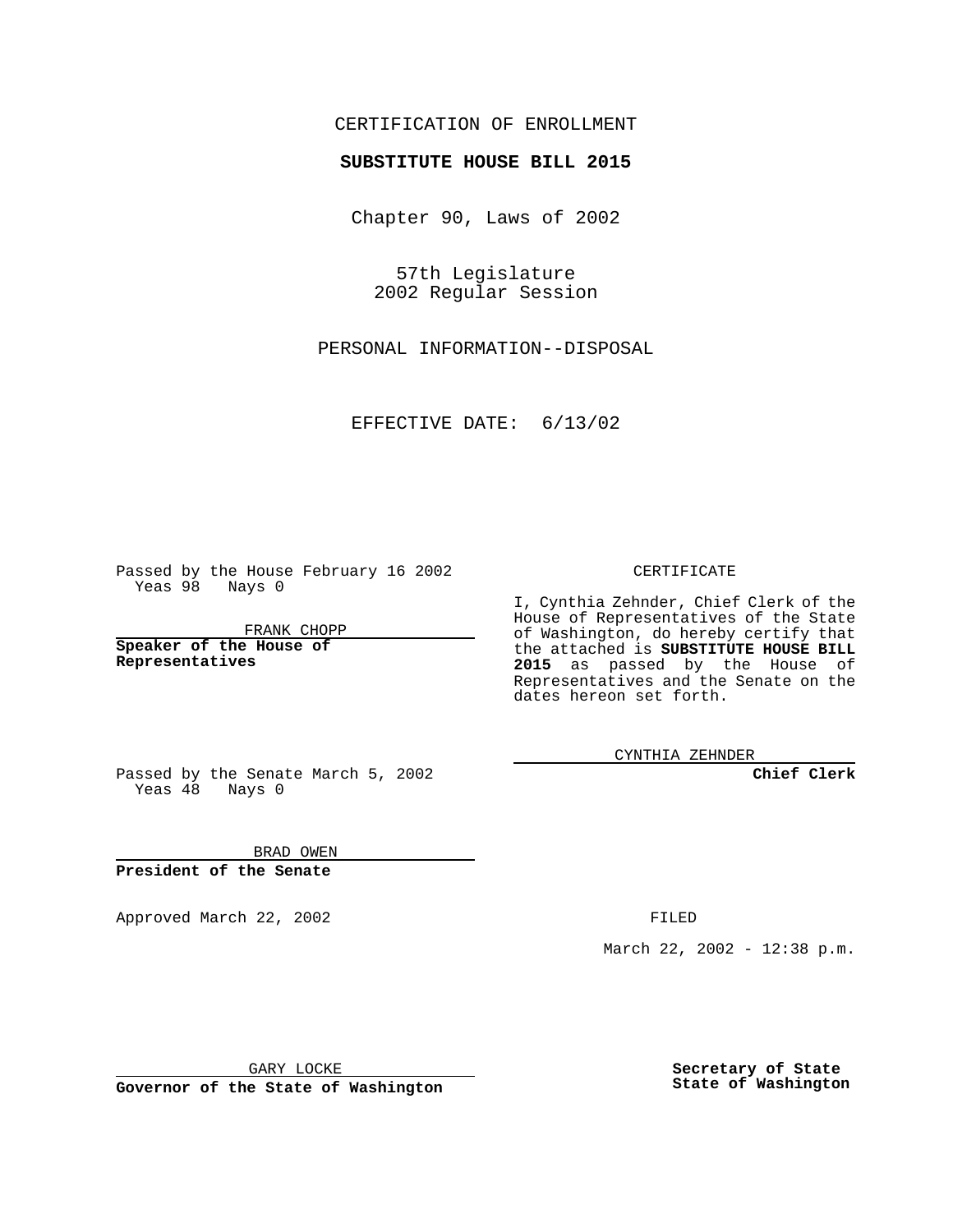### **SUBSTITUTE HOUSE BILL 2015** \_\_\_\_\_\_\_\_\_\_\_\_\_\_\_\_\_\_\_\_\_\_\_\_\_\_\_\_\_\_\_\_\_\_\_\_\_\_\_\_\_\_\_\_\_\_\_

\_\_\_\_\_\_\_\_\_\_\_\_\_\_\_\_\_\_\_\_\_\_\_\_\_\_\_\_\_\_\_\_\_\_\_\_\_\_\_\_\_\_\_\_\_\_\_

Passed Legislature - 2002 Regular Session

#### **State of Washington 57th Legislature 2002 Regular Session**

**By** House Committee on Financial Institutions & Insurance (originally sponsored by Representatives McIntire, Hatfield, Benson, Bush, Ruderman, Schual-Berke, Conway, Kenney, Keiser and Hurst)

Read first time 02/08/2002. Referred to Committee on .

 AN ACT Relating to protecting personal information; adding a new chapter to Title 19 RCW; and prescribing penalties.

BE IT ENACTED BY THE LEGISLATURE OF THE STATE OF WASHINGTON:

 NEW SECTION. **Sec. 1.** The legislature finds that the careless disposal of personal information by commercial, governmental, or other entities poses a significant threat of identity theft, thus risking a person's privacy, financial security, and other interests. The alarming increase in identity theft crimes and other problems associated with the improper disposal of personal information can be traced, in part, to disposal policies and methods that make it easy for unscrupulous persons to obtain and use that information to the detriment of the public. Accordingly, the legislature declares that all organizations and individuals have a continuing obligation to ensure the security and confidentiality of personal information during the process of disposing of that information.

 NEW SECTION. **Sec. 2.** The definitions in this section apply throughout this chapter unless the context clearly requires otherwise.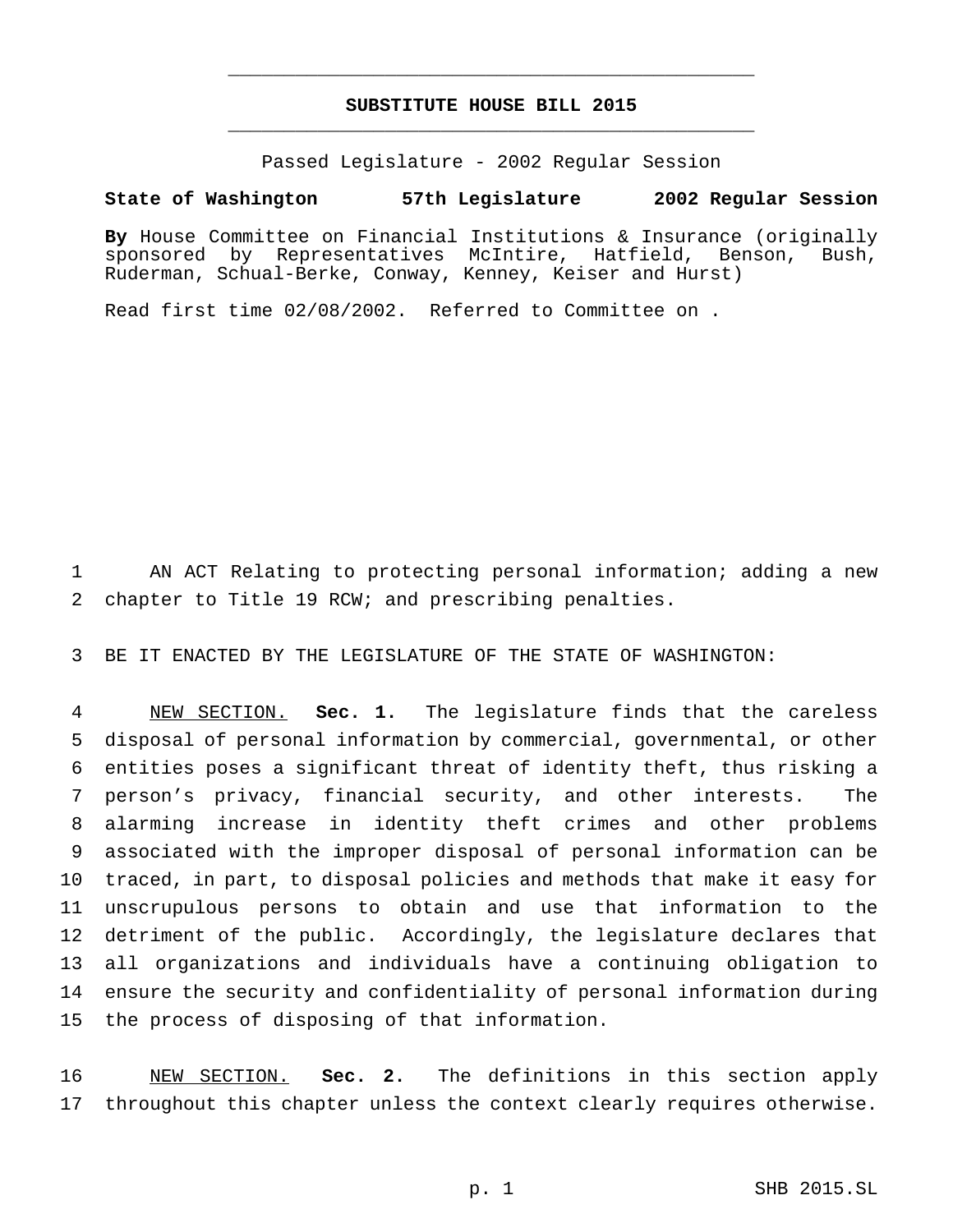(1) "Entity" includes a sole proprietor, partnership, corporation, limited liability company, trust, association, financial institution, governmental entity, other than the federal government, and any other individual or group, engaged in a trade, occupation, enterprise, governmental function, or similar activity in this state, however organized and whether organized to operate at a profit.

 (2) "Destroy personal information" means shredding, erasing, or otherwise modifying personal information in records to make the personal information unreadable or undecipherable through any reasonable means.

 (3) "Individual" means a natural person, except that if the individual is under a legal disability, "individual" includes a parent or duly appointed legal representative.

 (4) "Personal financial" and "health information" mean information that is identifiable to an individual and that is commonly used for financial or health care purposes, including account numbers, access codes or passwords, information gathered for account security purposes, credit card numbers, information held for the purpose of account access or transaction initiation, or information that relates to medical history or status.

 (5) "Personal identification number issued by a government entity" means a tax identification number, social security number, driver's license or permit number, state identification card number issued by the department of licensing, or any other number or code issued by a government entity for the purpose of personal identification that is protected and is not available to the public under any circumstances. (6) "Record" includes any material, regardless of the physical form, on which information is recorded or preserved by any means, including in written or spoken words, graphically depicted, printed, or electromagnetically transmitted. "Record" does not include publicly available directories containing information an individual has voluntarily consented to have publicly disseminated or listed, such as name, address, or telephone number.

 NEW SECTION. **Sec. 3.** (1) An entity must take all reasonable steps to destroy, or arrange for the destruction of, personal financial and health information and personal identification numbers issued by government entities in an individual's records within its custody or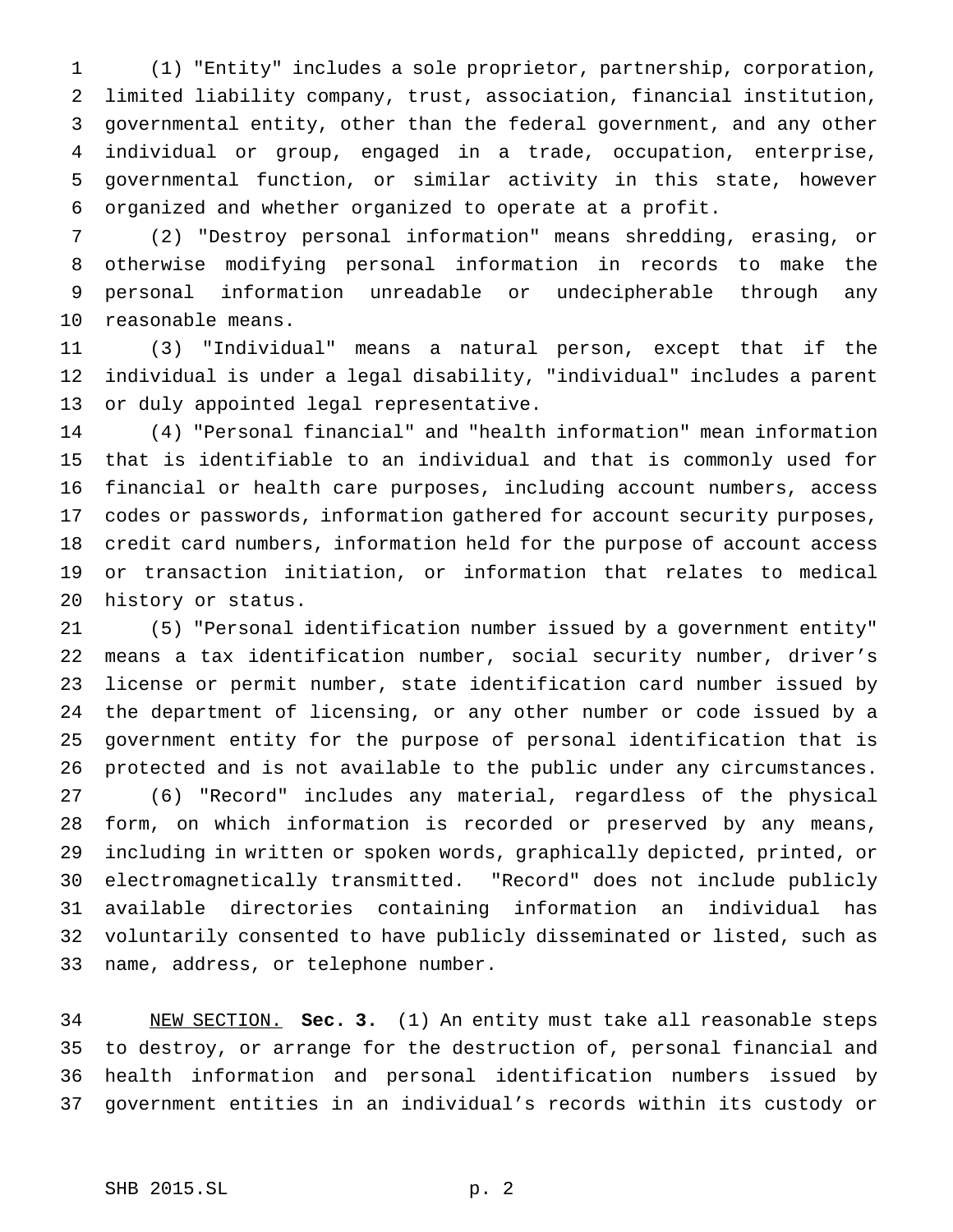control when the entity is disposing of records that it will no longer retain.

 (2) An entity is not liable under this section for records it has relinquished to the custody and control of the individual to whom the records pertain.

 (3) This subsection does not apply to the disposal of records by a transfer of the records, not otherwise prohibited by law, to another entity, including a transfer to archive or otherwise preserve public records as required by law.

 (4) An individual injured by the failure of an entity to comply with subsection (1) of this section may bring a civil action in a court of competent jurisdiction. The court may:

 (a) If the failure to comply is due to negligence, award a penalty of two hundred dollars or actual damages, whichever is greater, and 15 costs and reasonable attorneys' fees; and

 (b) If the failure to comply is willful, award a penalty of six hundred dollars or damages equal to three times actual damages, whichever is greater, and costs and reasonable attorneys' fees. However, treble damages may not exceed ten thousand dollars.

 (5) An individual having reason to believe that he or she may be injured by an act or failure to act that does not comply with subsection (1) of this section may apply to a court of competent jurisdiction to enjoin the act or failure to act. The court may grant an injunction with terms and conditions as the court may deem equitable.

 (6) The attorney general may bring a civil action in the name of the state for damages, injunctive relief, or both, against an entity that fails to comply with subsection (1) of this section. The court may award damages that are the same as those awarded to individual plaintiffs under subsection (4) of this section.

 (7) The rights and remedies provided under this section are in addition to any other rights or remedies provided by law.

 NEW SECTION. **Sec. 4.** Any bank, financial institution, health care organization, or other entity that is subject to the federal regulations under the interagency guidelines establishing standards for safeguarding customer information (12 C.F.R. 208 Appendix D-2, 12 C.F.R. 364 Appendix B, 12 C.F.R. 30 Appendix B, 12 C.F.R. 570 Appendix B); the guidelines for safeguarding member information (12 C.F.R. 748